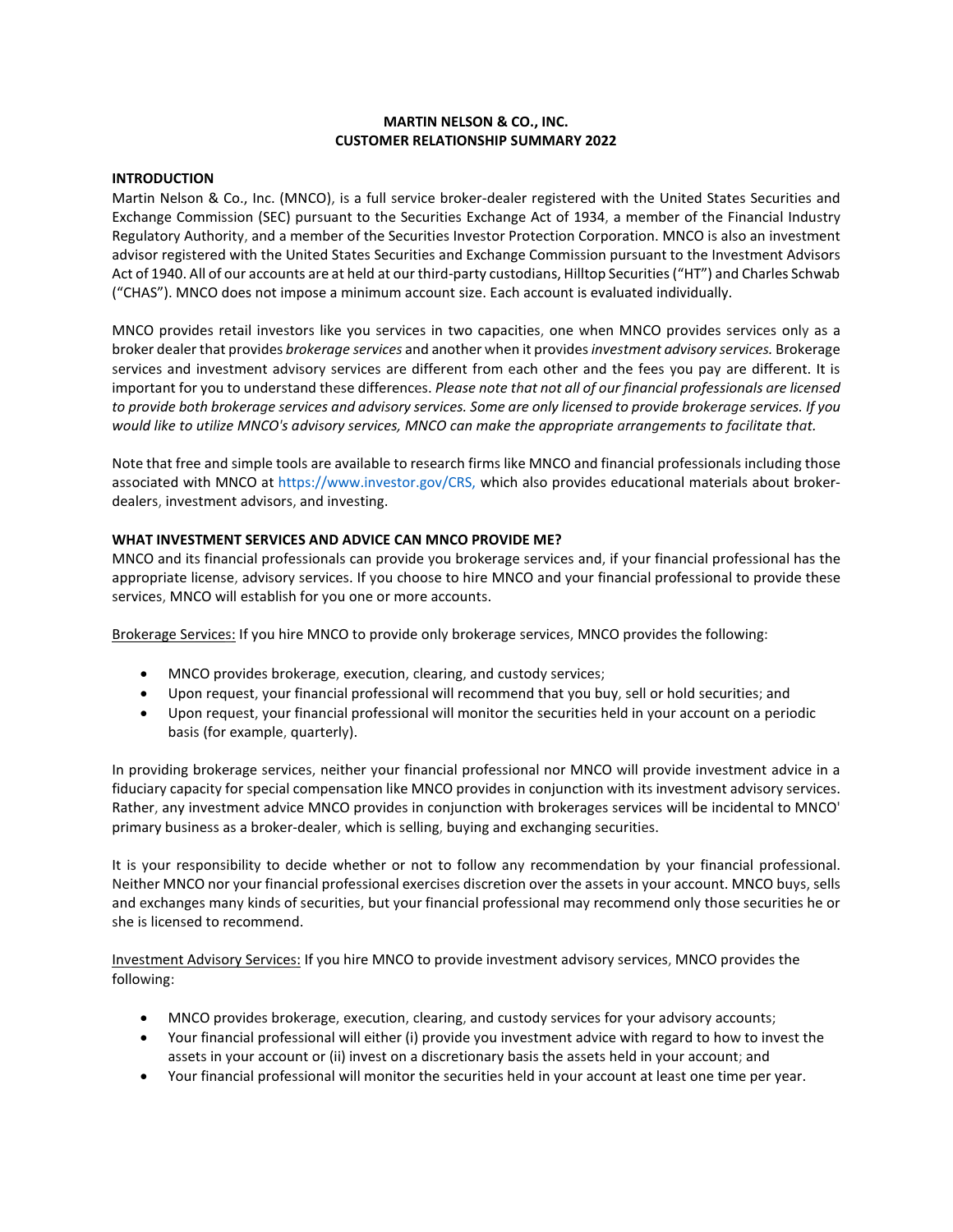MNCO and your financial professional act as fiduciaries when they provide investment advisory services and receive special compensation as later described in this summary. You will have the option to engage us to provide "Fee for Advice" services such as financial planning.

Whether MNCO provides you investment advice or exercises investment discretion will depend on which Fee for Advice service you select. If MNCO provides investment advice, you will be responsible for making the final decision on how your account should be invested. If MNCO invests the assets in your account on a discretionary basis, your financial professional will make investments on your behalf. You may choose to change the type of Program you are in based on the terms of the Program.

*Additional Information:* Your account may be invested in a variety of securities including stocks, bonds, mutual funds, exchange-traded funds and other publicly-traded securities. You are not able to invest in every fund available in the marketplace. However, MNCO makes available several hundred mutual funds and exchange traded funds under the Programs in which you may invest.

More specific information about the services we provide and the fees you pay in connection with the brokerage and advisory services can be found in **MNCO's Investment Advisor Form ADV II** and **HT's Customer Information Brochure** which you can access on our website: **[www.martinnelsonco.com.](http://www.martinnelsonco.com/)**

*QUESTIONS YOU MAY WANT TO ASK OUR FIRM'S FINANCIAL PROFESSIONAL:*

- Given my financial situation, should I choose an investment advisory service? Should I choose a brokerage service? Should I choose both types of services? Why or why not?
- How will you choose investments to recommend to me?
- What is your relevant experience, including your licenses, education and other qualifications? What do these qualifications mean?

#### **WHAT FEES WILL I PAY?**

The fees that you will pay depends on whether you choose brokerage services or investment advisory services as illustrated in the following table. Each of these fees is more fully described below.

| <b>Types of Fees</b>                                                  | <b>Brokerage Services</b> | <b>Advisory Services</b> |  |
|-----------------------------------------------------------------------|---------------------------|--------------------------|--|
| Commissions/Mark-ups/Mark-<br>Downs                                   | Yes                       | No                       |  |
| Mutual Fund Loads and Contingent<br>Deferred Sales Charges            | Yes                       | No                       |  |
| Mutual Fund 12b-I Fees                                                | Yes                       | No                       |  |
| <b>IMutual Fund Shareholder Fees &amp;</b><br>Sub-transfer Agent Fees | Yes                       | Yes                      |  |
| Fee for Advice                                                        | No                        | Yes                      |  |

Commissions/Mark-Ups/Mark-Downs: A commission is dollar amount MNCO receives each time it buys or sells a security other than a mutual fund when MNCO acts as your agent. These fees are paid from your account. A markup is the difference between what MNCO charges you for the security and the value of the security when MNCO sells you a security in a principal transaction. A mark-down is the difference between the price MNCO pays you for the security and the value of the security when MNCO purchases the security from you in a principal transaction.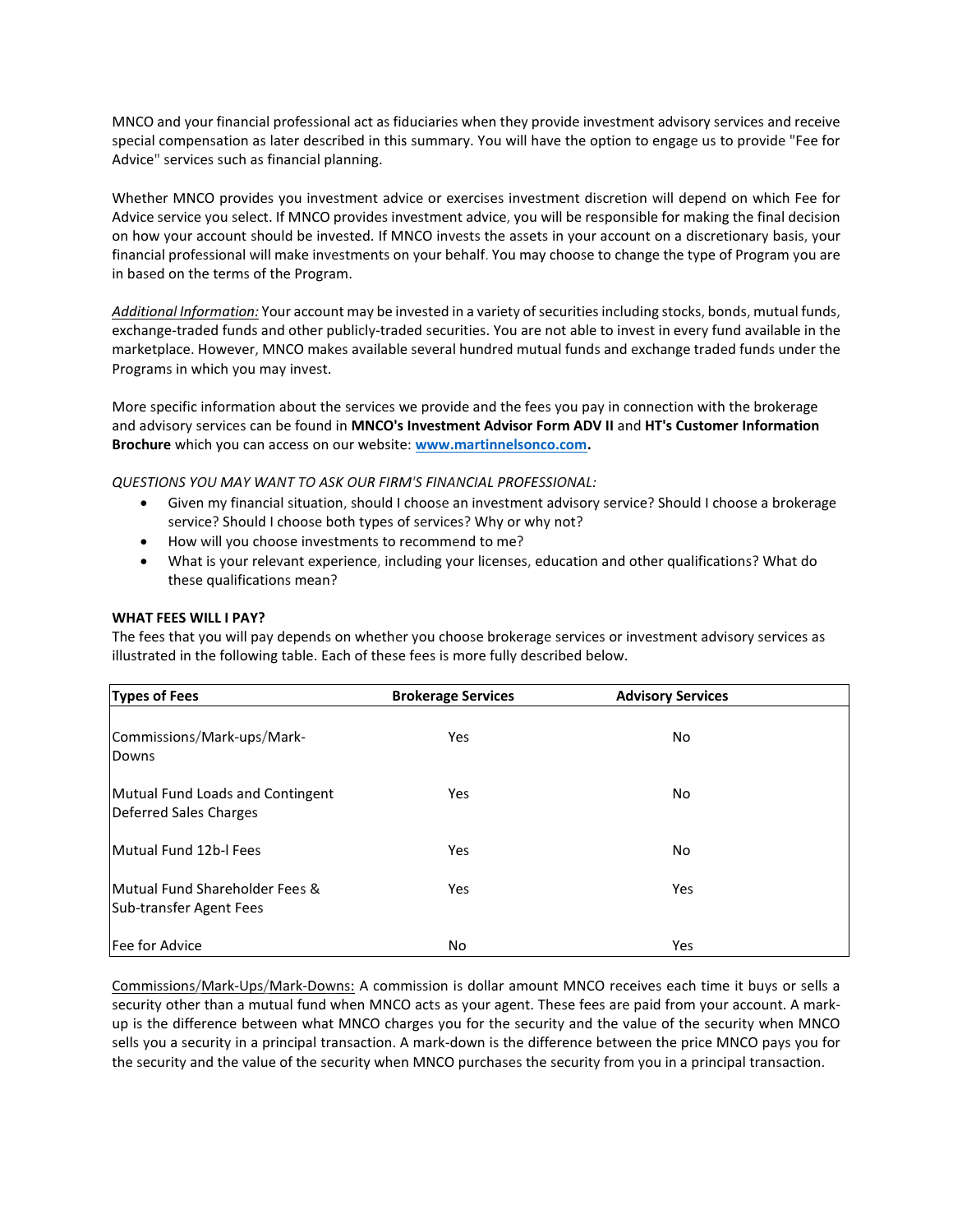Loads and Contingent Deferred Sales Charges: A dollar amount MNCO receives each time it purchases or redeems a mutual fund share. These fees reduce the amount of shares you receive when you purchase a fund's shares and reduce the number of shares you receive when you redeem the fund's shares.

Other Mutual Fund Fees: The "12b-I fees" are fees paid by the mutual funds to MNCO for selling the funds. The mutual funds also pay MNCO "shareholder servicing fees" and "sub-transfer agent fees" for the provision of other services. All of these fees are based upon a percentage of the MNCO client assets invested in the mutual funds. These fees are not paid from your account, but rather are paid from the mutual fund. The result of such fees is that the value of fund shares held in your account decreases.

Fee for Advice: A fee that you pay for advisory services outside of the Programs. The fee may be an hourly rate, a flat dollar amount paid one time or periodically (for example, quarterly), or a percentage multiplied by the assets under advisement paid one time or periodically (for example, quarterly).

Other Fees: MNCO or HT will charge fees for a number of services it provides that are apart from the brokerage and advisory services we describe above. For example, we charge fees for maintenance of certain accounts, like individual retirement accounts, and to process certain kinds of transactions, like account withdrawals and transfers.

*Additional Information:* You will pay fees and costs whether you make or lose money on your investments. Fees and costs will reduce any amount of money you make on your investments over time. Please make sure you understand what fees and costs you are paying. You can find additional information about fees in **MNCO's Managed Accounts Client Disclosure Brochure,** and **HT's Client Information Brochure** which you can access on our website: **[www.martinnelsonco.com.](http://www.martinnelsonco.com/)**

*A QUESTION YOU MAY WANT TO ASK MNCO's FINANCIAL PROFESSIONAL:*

• Help me understand how these fees and costs might affect my investments. If I give you \$10,000 to invest, how much will go to fees and costs, and how much will be invested for me?

## **WHAT ARE MNCO' LEGAL OBLIGATIONS TO ME WHEN PROVIDING RECOMMENDATIONS AS MY BROKER-DEALER OR WHEN ACTING AS MY INVESTMENT ADVISOR? HOW ELSE DOES YOUR FIRM MAKE MONEY AND WHAT CONFLICTS OF INTEREST DO YOU HAVE?**

*When we provide you with a recommendation as your broker dealer or act as your investment advisor,* we have to act in your best interest and not put our interest ahead of yours. At the same time, the way we make money creates some conflicts with your interests. You should understand and ask us about these conflicts because they can affect the recommendations and investment advice we provide you.

The following are some examples to help you understand what MNCO means.

| <b>Brokerage Services</b>                       | <b>Advisory Services</b>                       |
|-------------------------------------------------|------------------------------------------------|
| MNCO has an incentive to buy and sell           | MNCO has an incentive to trade less frequently |
| securities more frequently in order to increase | in order to maximize the profitability of its  |
| its compensation.                               | fee.                                           |
| MNCO has an incentive to recommend that you     | MNCO has an incentive to recommend that you    |
| select brokerage services over advisory         | select advisory services over brokerage        |
| services if MNCO believes commissions will      | services if MNCO believes the fee will         |
| generate more compensation.                     | generate more compensation.                    |

The following are some specific conflicts to consider: